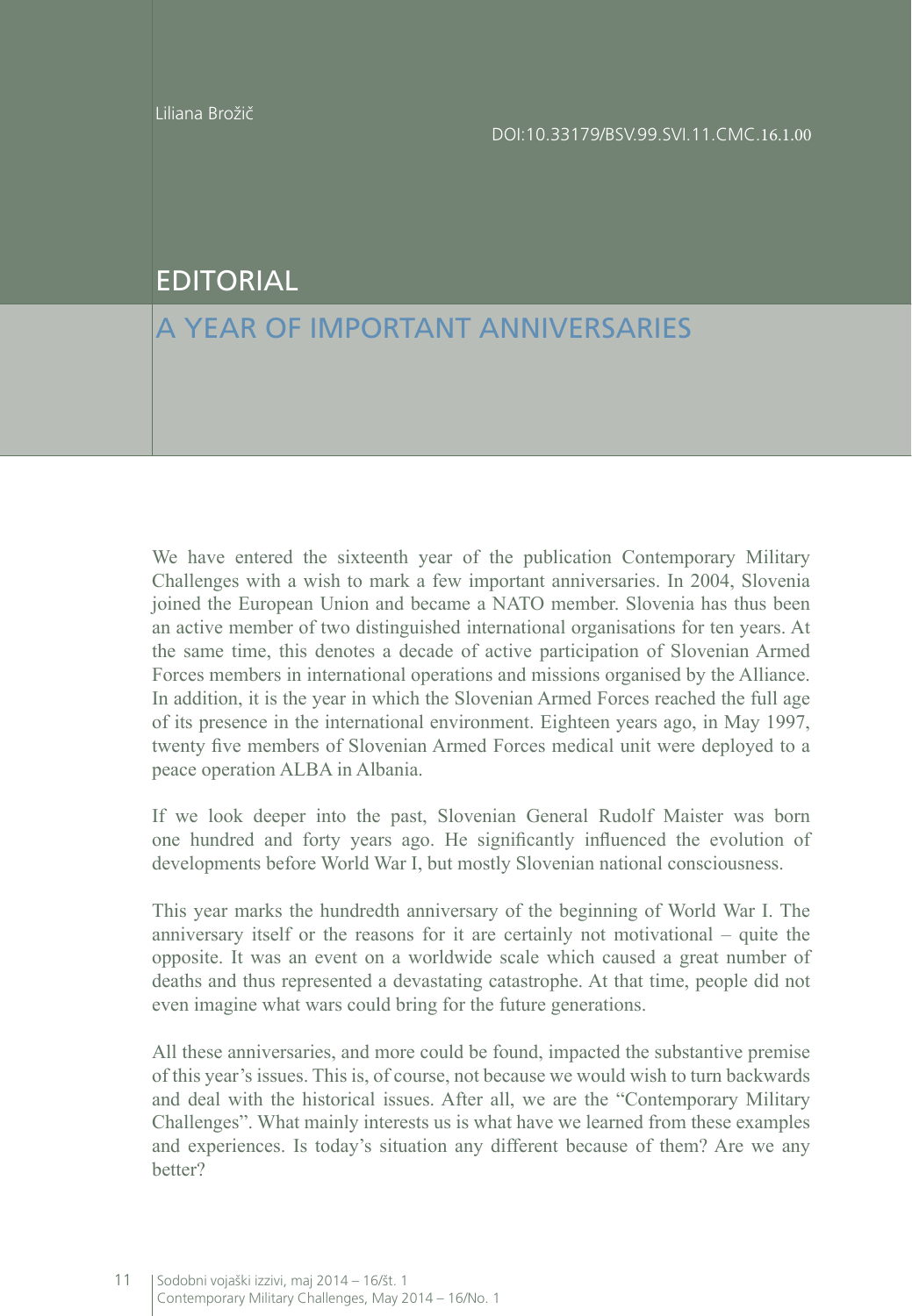For this purpose, we have published on our Slovenian ([http://www.slovenskavojska.](http://www.slovenskavojska.si/publikacije/sodobni-vojaski-izzivi/) [si/publikacije/sodobni-vojaski-izzivi/\)](http://www.slovenskavojska.si/publikacije/sodobni-vojaski-izzivi/) and English ([http://www.slovenskavojska.](http://www.slovenskavojska.si/publikacije/sodobni-vojaski-izzivi/) [si/publikacije/sodobni-vojaski-izzivi/\)](http://www.slovenskavojska.si/publikacije/sodobni-vojaski-izzivi/) websites an invitation for authors who would wish to deal with this subject. We are an interdisciplinary scientific and technical publication, which publishes articles on topical issues, research and expert discussions, as well as on technical and social science analyses covering the fields of international and national security and defence; global security challenges; crisis management; civil-military cooperation, and operations, development and transformation of the armed forces. The main topics that entertain our interest have been incorporated into the titles of individual issues. This year's second issue will be entitled "*Recent education and training trends in security, defence and military sectors",* the third one "*Ten years of Slovenia's NATO membership",* and the fourth one "*100*th *anniversary of the beginning of World War I - have we learned anything from the conflicts in the past 100 years*".

This year's first issue was reserved for the topics suggested by the authors and we have received some very interesting articles.

**Ljubo Štampar** in his article entitled *Respect for human rights and fundamental freedoms in armed forces of EU member states: approaches, practices and mechanisms* presents, in relation to the armed forces, the human rights and freedoms as the foundations of modern democratic societies. He compares freedom of speech, right to announce candidacy in the election or join political parties, freedom of association, freedom of trade unions and right to strike in individual EU member **states** 

**Vinko Vegič** in his article *The role of armed forces in Europe: from territorial defence to various security tasks* establishes that two of the most important changes in the role of the armed forces include the need for a defence of the territory, and the appearance of some relatively differing and often poorly defined tasks. Countries have to adapt their defence doctrines and military structure to these two subjects, whereby the public (potentially) plays a decisive role.

*The young, patriotism and national security: armed forces as a pillar of patriotic structures* is the article by **Vladimir Prebilič** and **Jelena Juvan**. The authors base their findings on the circumstances already described by Vinko Vegič, and establish the relation among the system of national security, values and patriotism among young people in Slovenia. Do the results of the survey represent a cause for concern?

The transformation of armed forces has been a topical issue, especially in the recent two years, and has intrigued **Mihael Nagelj** enough to verify the theoretical and practical understanding of this notion in the defence system. His findings are presented in the article entitled Defence *sector transformation: as understood in the world and Slovenia.*